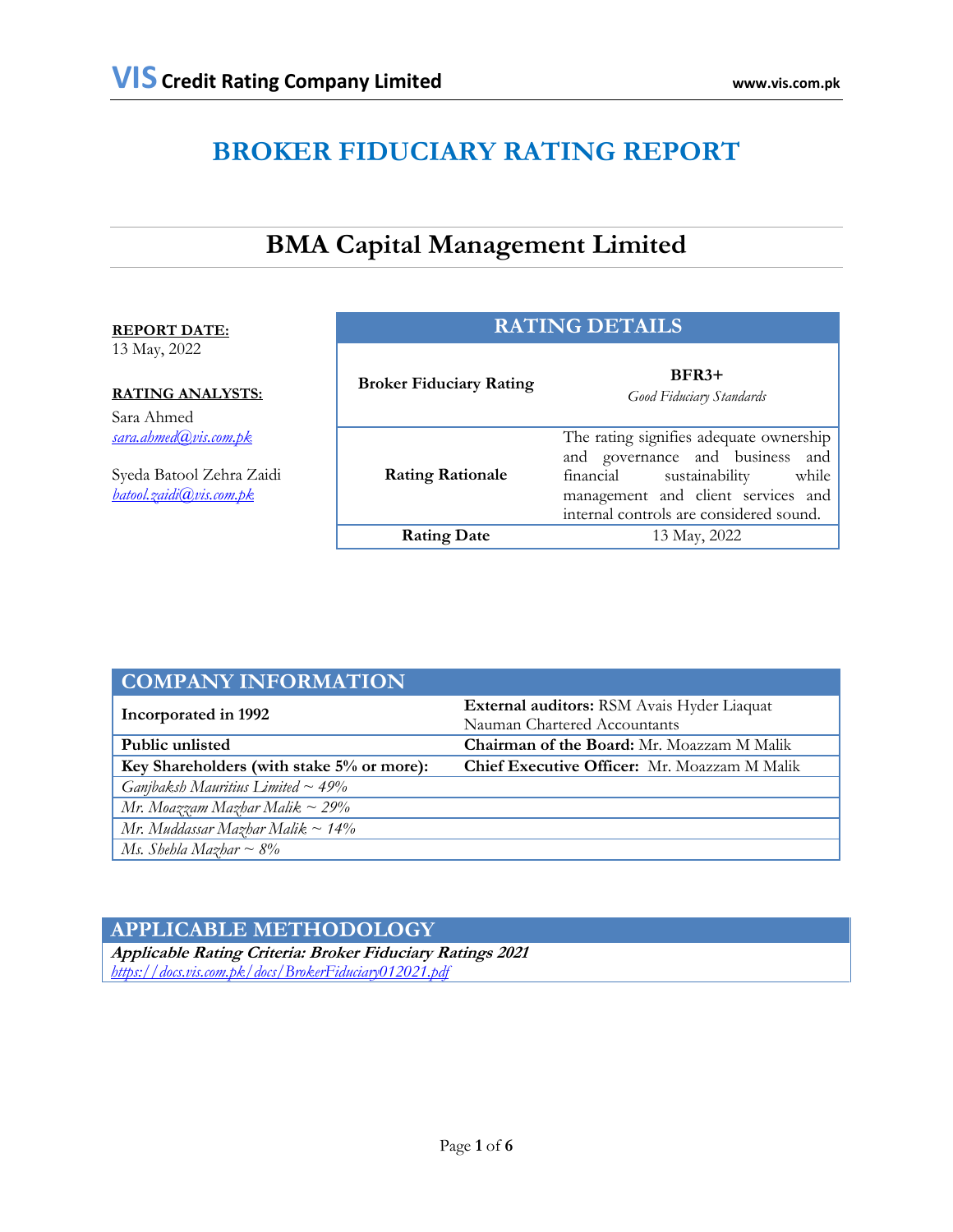#### **CORPORATE PROFILE OVERALL GRADING**

Operating in the broking business for over 29 years, BMA Capital Management Limited (BMA) is primarily engaged in provision of equity brokerage services with presence in money market, commodity and forex segments. The company caters to domestic retail and high net worth (HNWI) clients, local institutions and foreign broker dealers. Alongside, it also provides corporate advisory services. BMA's operations run through its head office in Karachi along with a network of 16 branches spread nationwide.



#### The company holds a Trading Right Entitlement (TRE) certificate for Trading & Self Clearing services issued by the Pakistan Stock Exchange Limited (PSX) since 1992. External auditors of the company are RSM Avais Hyder Liaquat Nauman Chartered Accountants. Auditors are on the approved list of auditors published by the State Bank of Pakistan (SBP).

#### **Business and Financial Sustainability Indicators**

|                                              | <b>FY21</b> | <b>FY20</b> |
|----------------------------------------------|-------------|-------------|
| Size of Net Worth (Rs. In Millions)          | 775         | 643         |
| Gearing x (Total Borrowing/Total equity)     | 1.58x       | 1.41x       |
| Leverage x (Total liabilities/ Total equity) | 3.87x       | 2.61x       |
| Liquid Assets/ Total Liabilities (x)         | 3.75x       | 2.59x       |
| Short term Investments/ Total Equity (%)     | 29%         | 16%         |
| Net Capital Balance (NCB) (Rs. In Millions)  | 631         | 379         |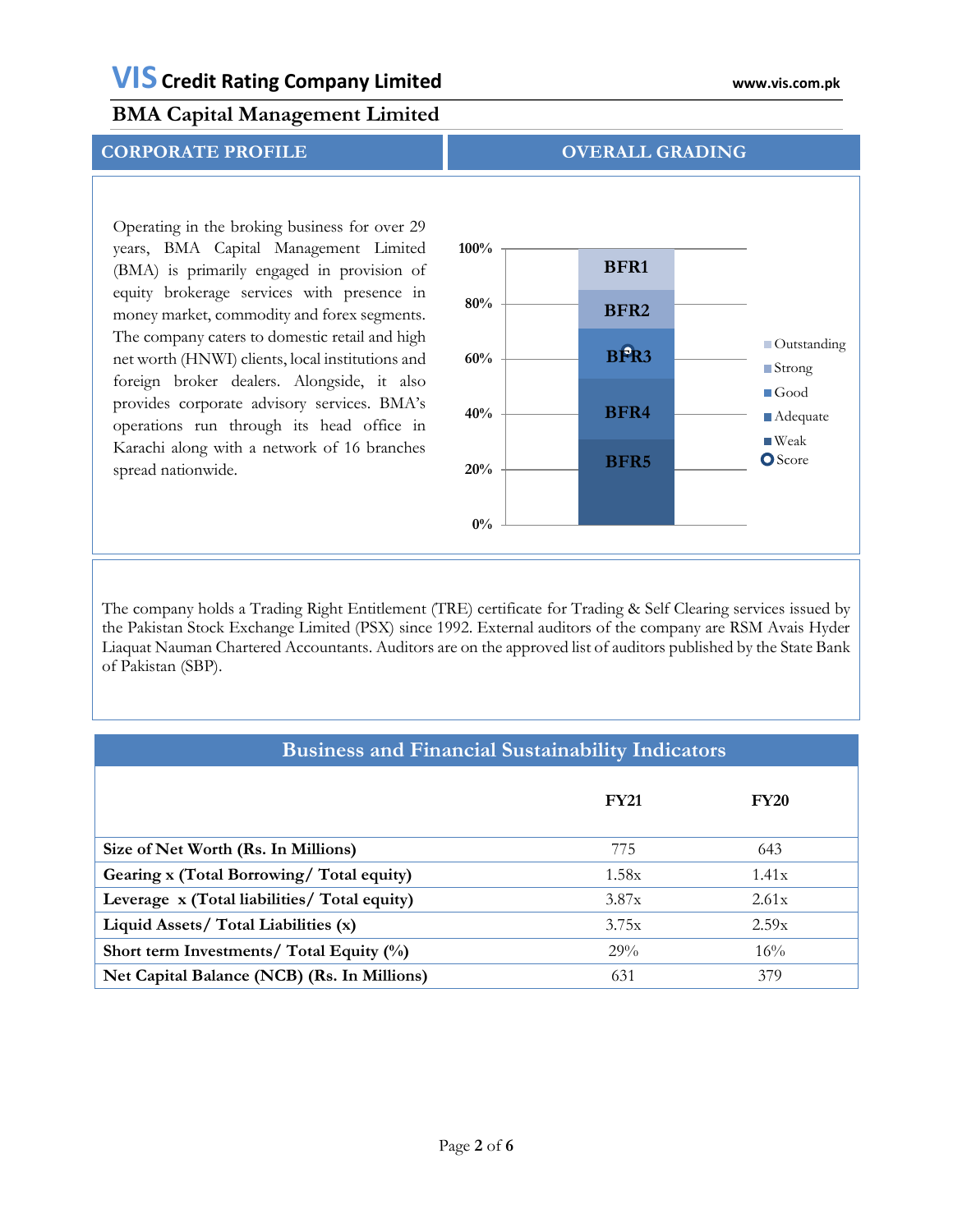#### **Rating Indicators**

#### **Ownership & Governance**

- Ownership and governance is considered adequate as Company's board comprises of two directors. Increasing the board size may enhance governance framework as well as facilitate formation of independently represented board committees.
- Disclosure levels of the company are considered to be sound.

#### **Business & Financial Sustainability**

- The Company's earning profile witnessed improvement on account of increase in core brokerage income by almost a two-fold during FY21, net profitability posted PAT of
- While recurring revenues are improving, the Company's operational expenses still remain on the higher side. Curtailment of the same may improve operational efficiency which will remain important for rating.
- Liquidity profile is considered sound, with liquid assets providing comfortable cushion of 3.75x to total liabilities.
- Exposure to market risk is low as the company did not actively participate in proprietary trading.
- Capitalization indicators remain under pressure. Gearing and leverage were reported at 1.58x (FY20 1.4x) 3.87x (FY20 2.67x) respectively, remaining on the higher side. Borrowing has been utilized to fund long term investments in associates, advances in associates and other outstanding receivables.
- Overall, business and financial sustainability indicators are considered adequate. Going forward, enhancement in profitability while maintaining low market exposure and improving capitalization will important for the rating.



#### **Business & Financial Sustainability**

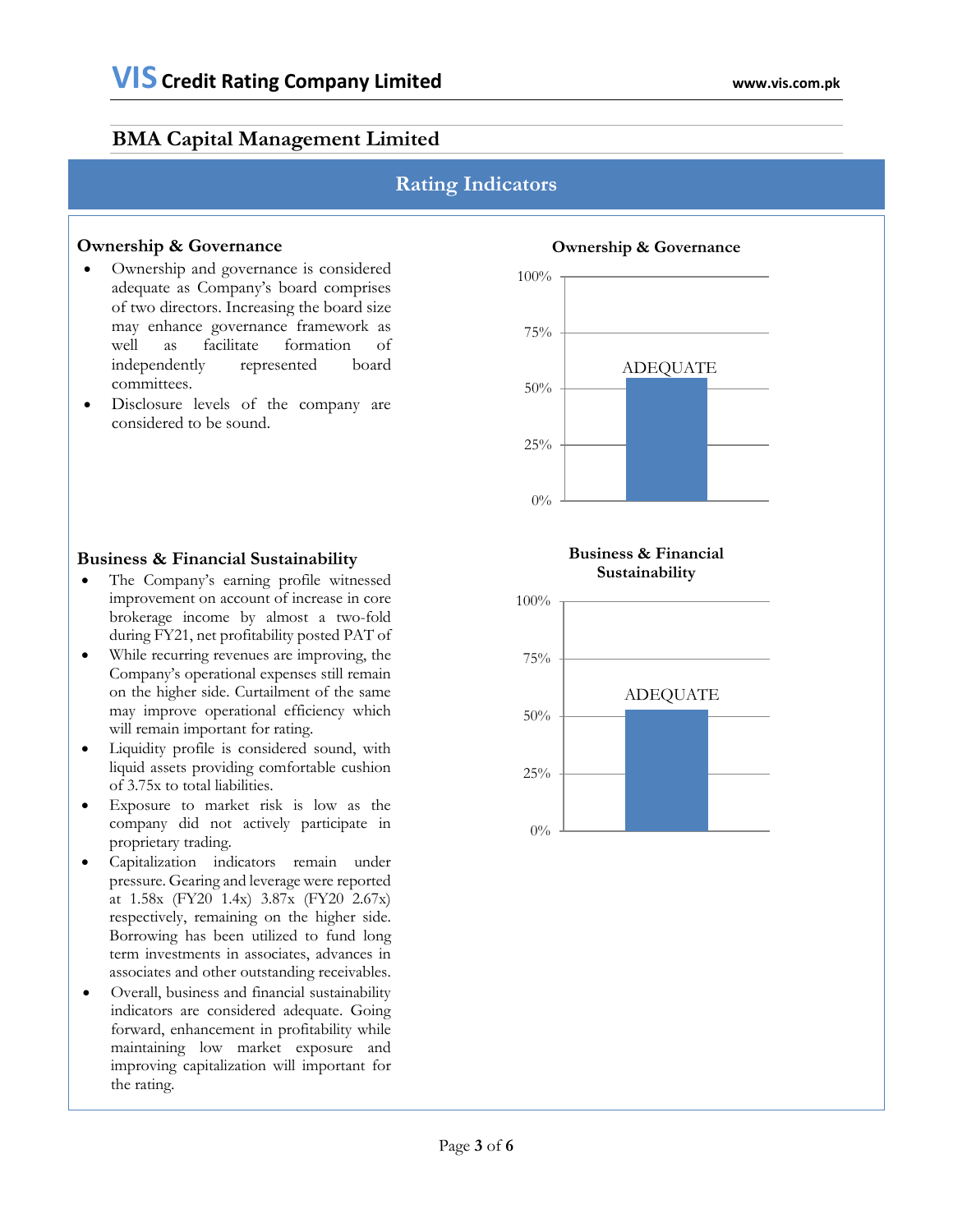#### **Management & Client Services**

- The Company has a good geographical footprint in the industry. Research reports and other client facilitation tools are readily available to customers.
- In order to further enhance management and client services, the company may enhance the scope of the current policies.
- Overall**,** management and client services are sound**,** however, disclosing commission rates on the website for greater visibility may enhance transparency levels.

# 25% 50% 75% 100% **Management & Client Services** SOUND

#### **Internal Controls & Regulatory Compliance**

 $0\%$ 



#### **Internal Controls & Regulatory Compliance**

- Internal audit, compliance and risk departments function independently.
- Sharing conflict of interest policy as separate document with all stakeholders may be considered.
- Overall, internal control and risk management framework is considered sound.

#### **Broker Fiduciary Rating Explained**

*In Securities Broker Fiduciary Rating (SBF), the strength of fiduciary role of the securities brokers is captured through the relative financial strength of the securities broker firm and its sponsors along with depth of internal control and governance framework, which are key rating ingredients. Responsiveness of the risk and internal control structure, quality of HR and soundness of the business infrastructure determine the strength of management and level of service quality of a stock broker. VIS Credit Rating Co. Ltd. (VIS) has developed a rating system that evaluates brokerage firms on the basis of such practices and the systems instituted to safeguard investor interests are at the forefront.*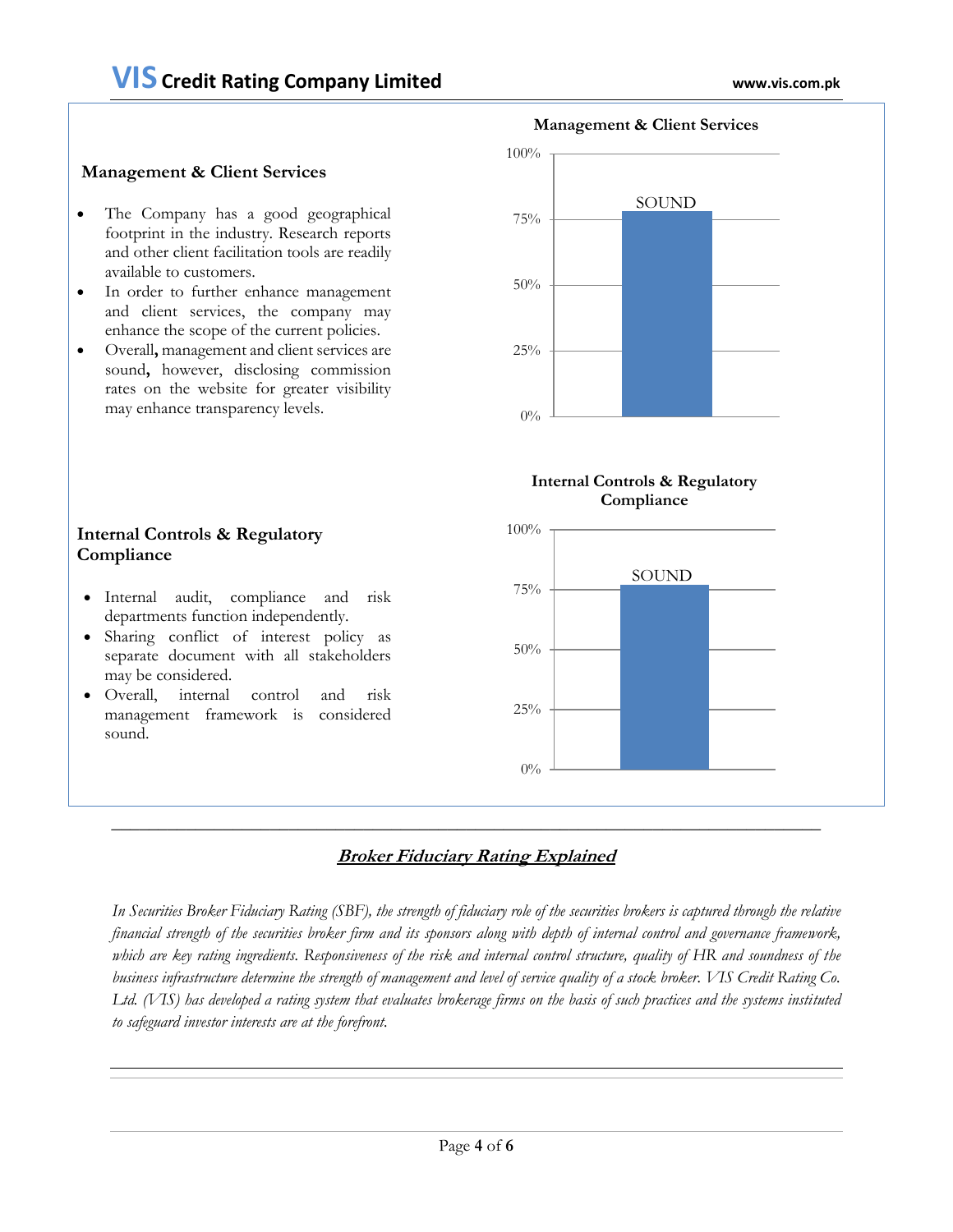## **FIDUCRIARY RATING SCALE & DEFINITIONS Appendix I**

#### RATING SCALE & DEFINITIONS: SECURITIES BROKER FIDUCIARY RATING

BFR1 Outstanding fiduciary standards BFR4++, BFR4+, BFR4 Adequate fiduciary standards

BFR2++, BFR2+, BFR2 Strong fiduciary standards

BFR5++, BFR5+, BFR5 Weak fiduciary standards

BFR3++, BFR3+, BFR3 Good fiduciary standards

#### **Rating Outlooks:**

The three outlooks 'Positive', 'Stable' and 'Negative' qualify the potential direction of the assigned rating(s). An outlook is not necessarily a precursor of a rating change. Refer to our 'Criteria for Rating Outlook' for details. www.vis.com.pk/images/criteria\_outlook.pdf